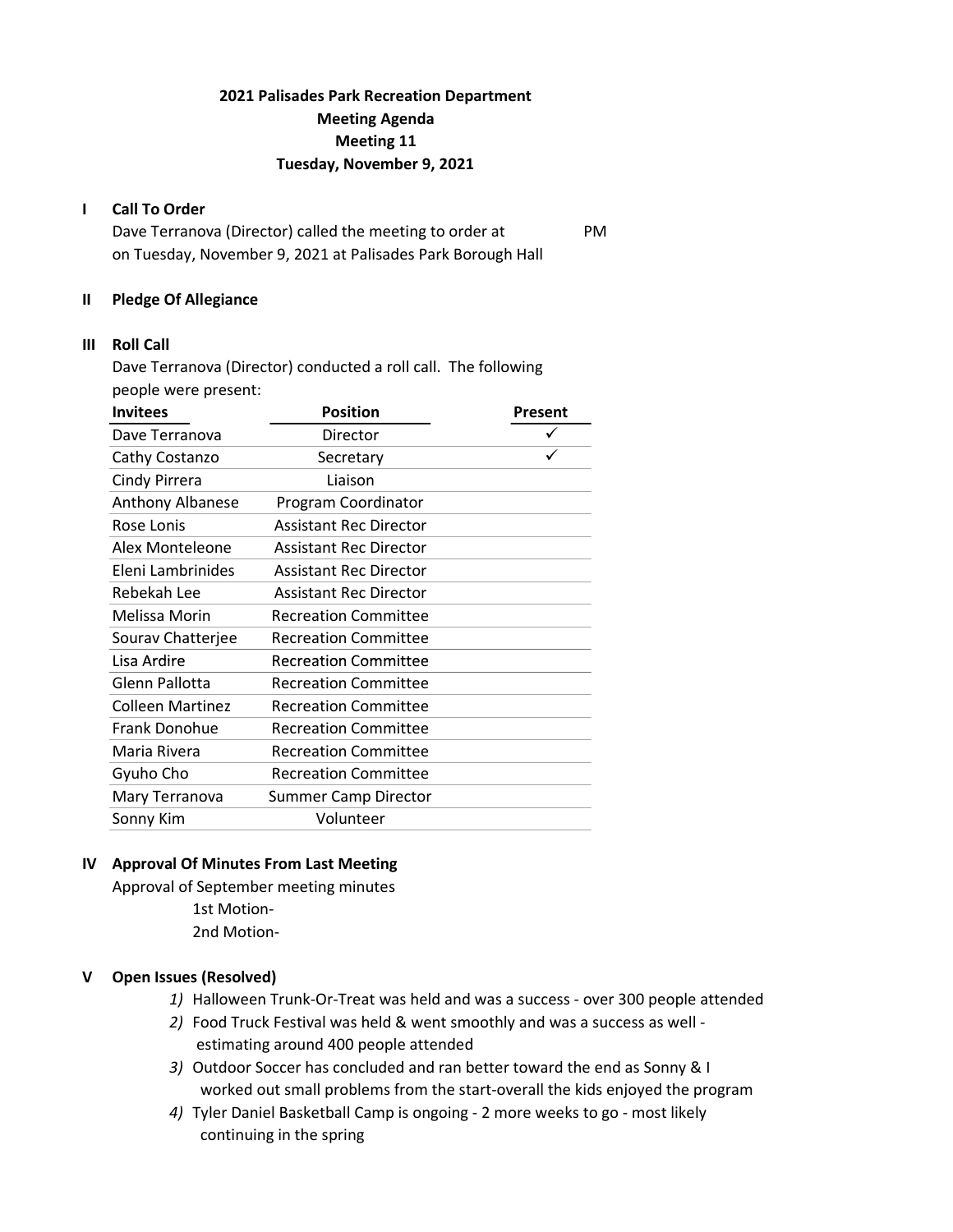## V Open Issues (Resolved)-Continued

- 5) Fall Tennis Camp is concluded positive feedback received continue in Spring
- 6) Cathy forwarded Cross Country information to AD Spafford
- 7) Santa, Lights, Horse & Carriage booked for Christmas-Smores & Hot Chocolate packages wil be distributed to attendees-Stage & children booked as well possibly order train from Fun Time Entertainment
- 8) Indoor Soccer registration is open & on website

### VI New Business (Working)

- 1) Meet with Dr Cirillo on procedures going forward-Cathy & Dave to set date
- 2) Set up CPR Classes-on hold due to Covid-Cathy to follow up-Englewood
- 3) Send out email flyer with all programs-this will be finalized & sent sometime in Dec hoping to set up a school assembly to explain & hand out
- 4) Per Dave's discussion with AD Spafford-emails will be sent to all HS coaches to ask what Recreation can do to supporting their programs-on hold, will send soon
- 5) Webmaster hired & paid, awaiting creation of new Recreation website-getting close to completion-awaiting going live date
- 6) Continue to plan 2022 Memorial Day Parade
- 7) Possibility of attending a NJ Devils game as I was contacted by their sales department
- 8) Mound on large field at Lindbergh needs to be rebuilt with purchased clay bricks tractor needs to be fixed in order to complete-Julian is very busy, need alternatives
- 9) Negotiating with Morningside Lane for 2022 Summer Concert Series for potential booking
- 10) Negotiating dates, times & location for Chess classes-hoping to start some time in in the Spring - approximately \$120 per child - 10 week program
- 11) Schedule a Movie Theater rental-maybe in Dec/Jan
- 12) 8 children registered for Cheer need to find a coach or cheer gym for them
- 13) Need to start Middle School Basketball practices at Lindbergh-gym has been reserved
- 14) Potentially start a basketball league, or start a travel team-kids need to start playing real games to aid in their development as a follow-up to Tyler Daniel camps

| <b>Restart Existing</b>  |                                      |                         |                     |
|--------------------------|--------------------------------------|-------------------------|---------------------|
| <b>Programs/Events</b>   | <b>Potential New Programs/Events</b> |                         |                     |
| Volleyball               | Golf                                 | Adult Kickball          | <b>Bowling</b>      |
| <b>Cross Country</b>     | Indoor Skydiving                     | American Dream Trip     | Ping Pong           |
| Skiing                   | Field/Family Day                     | Senior Prom for Elderly | Arts & Crafts       |
| Middle School Basketball | Cooking                              | Disco Night for Elderly | <b>Comedy Night</b> |
| Softball                 | Bingo-Family & Candy                 |                         | Badminton           |

### VII Agenda

- 1) Committee Reports
	- a) Soccer-Sonny Chatterjee
	- b) Easter-Anthony Albanese
	- c) Basketball-Melissa Morin
	- d) Memorial Day Parade-Rose Lonis
	- e) Summer Camp-Mary Terranova
	- f) Summer Concert Series-Eleni Lambrinides
	- g) 9/11 Memorial-Anthony Albanese